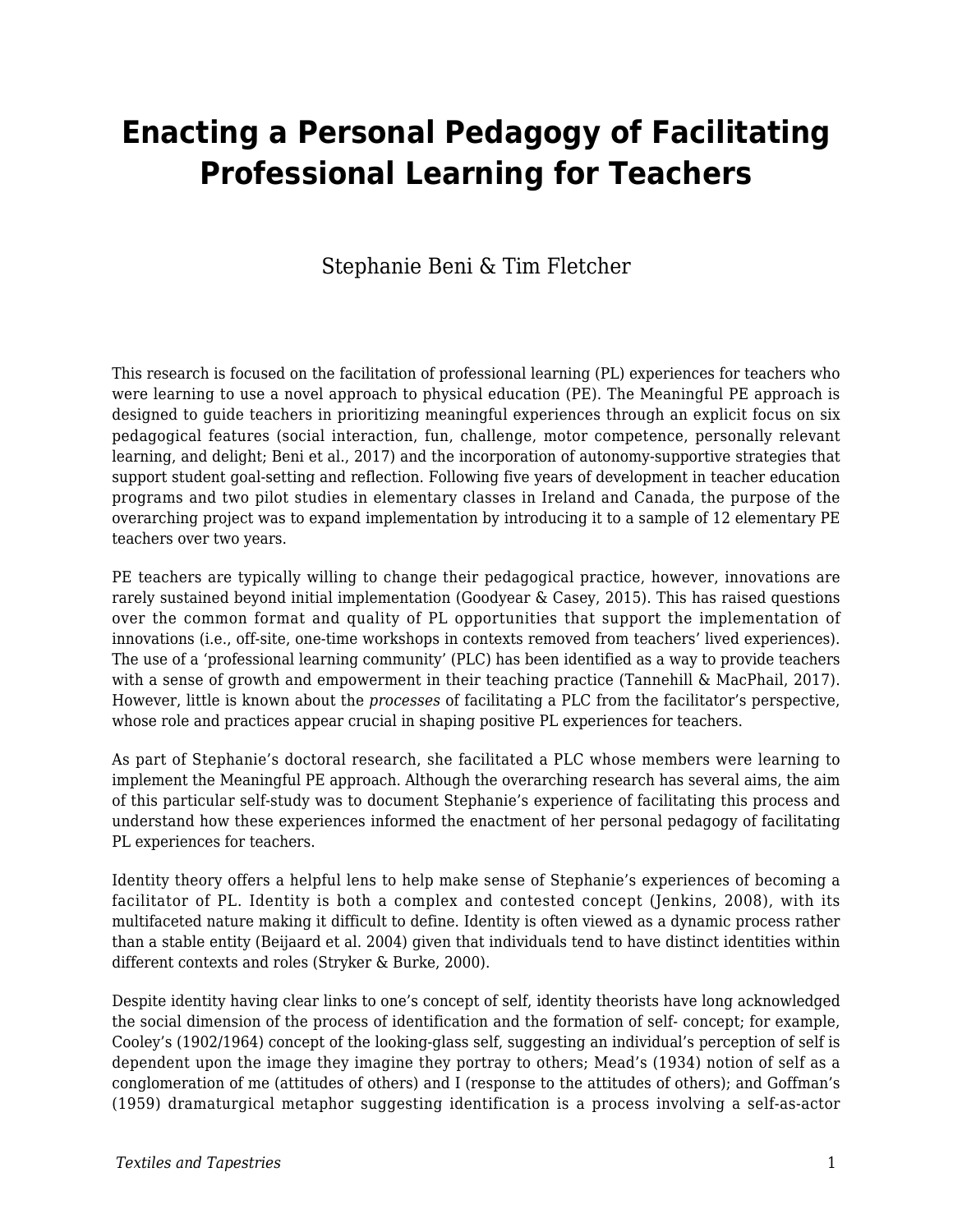performing for an audience. As Jenkins (2008) contends, these theoretical perspectives suggest "that we can't see ourselves at all without also seeing ourselves as other people see us" (p. 41).

This is not to suggest that the process of identification is passive but rather that it is influenced by external factors (Giddens, 1991). Given the highly relational nature of this process, identification thus becomes:

the human capacity – rooted in language – to know "who's who" (and hence "what's what"). This involves knowing who we are, knowing who others are, them knowing who we are, us knowing who they think we are, and so on: a multi-dimensional classification or mapping of the human world and our places in it, as individuals and as members of collectivities. (Jenkins, 2008, p. 5)

It is through this lens that we have developed the research questions: What are Stephanie's experiences of becoming a facilitator of professional learning? And: How do these experiences inform the enactment of Stephanie's personal pedagogy of facilitation?

# **Methodology and Methods**

Self-study of teacher education practice (S-STEP) methodology has been used to conduct research into the processes and outcomes of facilitating PLCs for teacher educators (e.g., Kitchen et al., 2008; Vanassche & Kelchtermans, 2016), however, there are few examples of its use to study facilitation of PL for teachers. Further, where it *has* been used this way (e.g. Hamilton, 2019; Peeters & Robinson, 2015; Vozzo, 2011), we are not aware of any such studies in which the focus has been facilitating a PLC. LaBoskey's (2004) characteristics of S-STEP were used to guide the research design, in that it was: self-initiated; improvement-oriented; interactive; used multiple qualitative methods, and; is shared with the S-STEP community to establish resonance and trustworthiness.

The primary data source was a reflective journal (RJ) written by Stephanie over two years. Following interactions with PLC members, Stephanie wrote detailed reflections of her experiences as a facilitator. Stephanie's doctoral supervisor, Tim, acted as a critical friend throughout the study, helping her question her decisions and actions, and work through the process of learning to facilitate PL opportunities for teachers. We met frequently to discuss the challenges Stephanie was facing as she reflected upon her role in the process. Tim was present for all of the PL sessions with teachers and helped with data collection.

As a teacher of physical education herself, Stephanie came to the study with a belief in the importance of involving teachers in the research process. Tim had introduced Stephanie to the Meaningful PE approach, and she had previously studied her implementation of the approach in her own teaching practice and was eager to share her insights with others. A total of 12 PE teachers from the same school district participated in the PLC, offering a different source of interactivity (LaBoskey, 2004; Samaras, 2010). Five teachers from three schools participated in Year One – all of whom were PE specialists with varying levels of teaching experience. Three of these teachers continued their participation into Year Two, along with seven new participants (five specialists and two classroom teachers) within the same school district. Many of the teachers had pre-existing relationships with one another, as they had worked together, co-taught, or attended school board-mandated PL initiatives together in the past.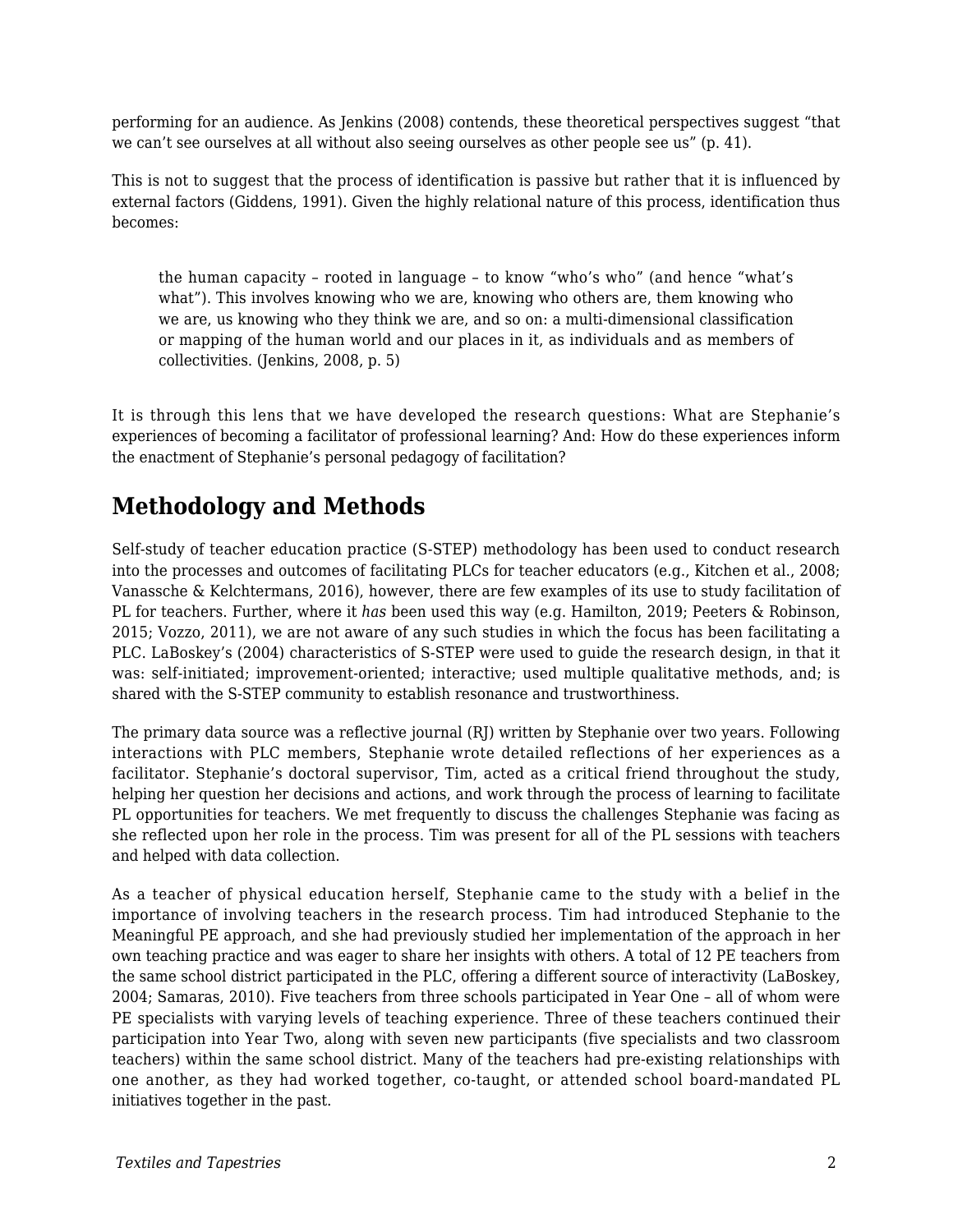Participants gave consent for one or more forms of data collection, thus the data sources varied by participant but included: a) teacher interviews, b) non-participant observations in teachers' classrooms, c) PLC meeting transcripts, and/or d) teacher-generated artifacts (e.g. lesson plans, written reflections).

The analysis was guided by Braun and Clarke's (2006) thematic approach. In order to promote trustworthiness, teacher-generated data were compared and contrasted with Stephanie's written reflections and interpretations of the process of facilitating teachers' PL (Craig, 2009).

### **Results**

Stephanie's reflections revealed several sources of tension as she enacted her personal pedagogy for facilitating PL for other teachers, however, we discuss only the following two themes here: (1) *developing an identity as a facilitator of PL* and (2) *aligning a personal pedagogical philosophy with practice*.

#### *Developing an Identity as a Facilitator of Professional Learning*

As a doctoral student, Stephanie came to the study feeling very much like a novice, having limited experience as a researcher and none as a facilitator of PL. Though she had been a school teacher for several years, her experience of PL as a teacher was largely informal and self- initiated; her work in a private school meant she had never experienced the type of school board-wide PL her participants had. Consequently, Stephanie had little sense of what a 'facilitator of PL' or 'researcher of facilitation' might look like or do, or how she might identify with either of these roles.

Stephanie conceived of her experiences and identity in terms of 'becoming', rather than 'being', a facilitator of PL. She struggled at times with feelings of inadequacy based on her age and lack of teaching experience relative to many of the teacher participants. For example, in Year One of the study, upon meeting with one of the teachers for the first time, Stephanie wrote: "It's obvious to me that she's a veteran teacher…[The teacher] said, 'I'm very excited to learn from you,' and I thought, 'I can't imagine having anything to offer to a teacher like you!'" (RJ- 25-Jan-19). This self-consciousness in relation to her age and experience came up repeatedly, with Stephanie suggesting, for example, "Some of these teachers were teaching since the time of my birth" (RJ-25-Sept-19).

However, as Stephanie began to reflect upon these feelings of inadequacy, particularly in relation to the external aspect of identification (i.e., her thoughts about how others identify her), she began to reconceptualize her identity as a facilitator of PL:

[I'm] realizing that I don't feel inadequate as a facilitator of PL because of my lack of teaching experience relative to participants, or because of my age, or because I perceive that I don't have anything to offer them. I feel inadequate because I imagine that they might potentially perceive me that way – too inexperienced, too young, too detached from the context to have anything of value to share…The problem, I have no doubt, is in my perception of myself not in terms of how I see me, but in terms of how I imagine others see me. (RJ-18-Oct-19)

In addition, Stephanie regularly experienced a tension between being a facilitator of PL and a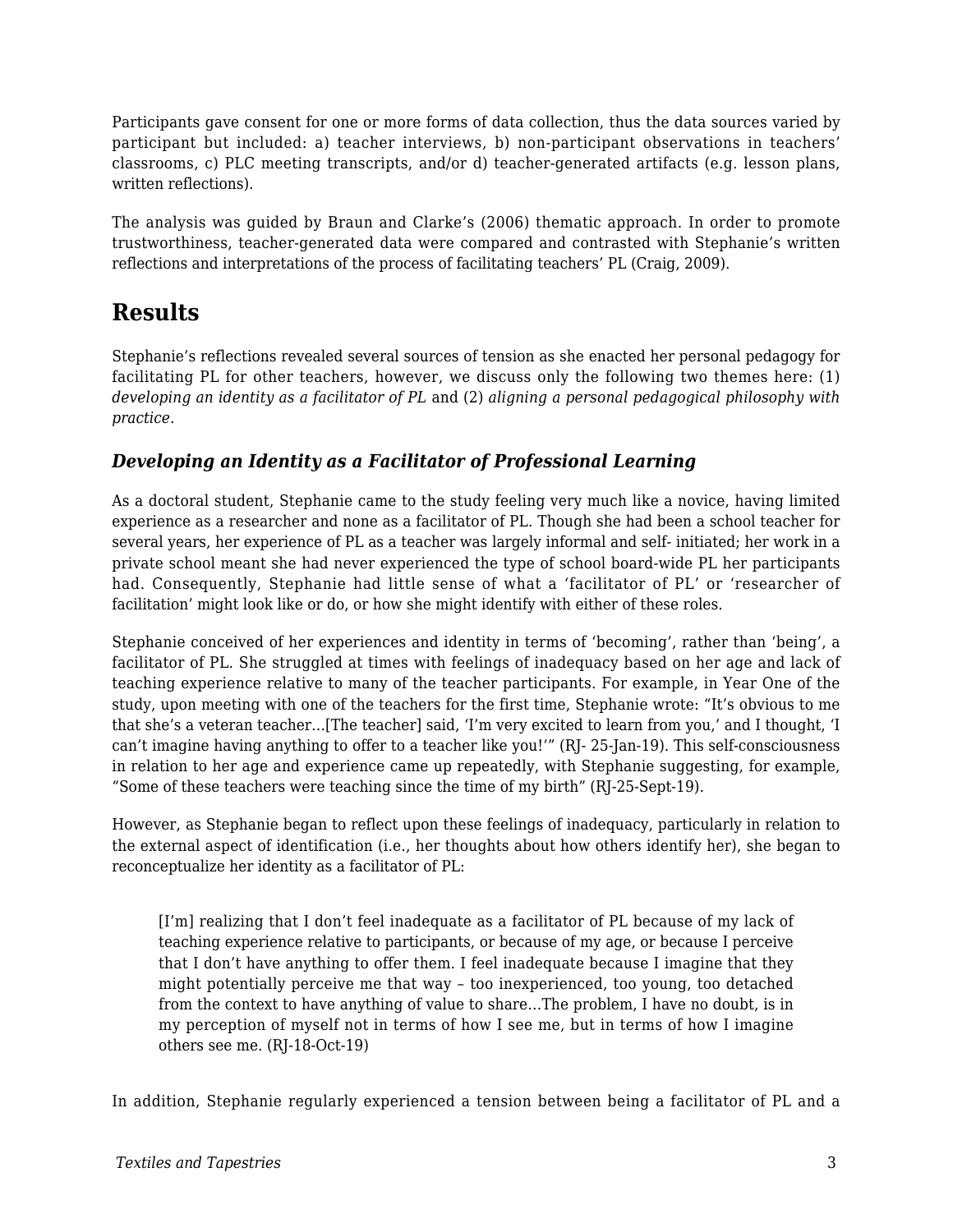researcher of facilitation. She wrote of feeling 'caught' between these two seemingly conflicting identities of being both "the researcher (who should just be collecting data and not telling anyone what to do), but also the facilitator of professional development" (RJ-25-Sept-19). This tension was particularly profound when teachers' PE practice came into conflict with Stephanie's personal philosophy for PE in relation to meaningfulness and the MPE approach. For example, when one teacher advocated for offering students a wide variety of activities, opting to rarely repeat the same activity twice, Stephanie felt unsure of how to respond: "I struggle with knowing when I should share my differing perspectives and when I should just be quiet…I want to be cautious not to make myself sound like the 'expert'" (RJ-25-Sept-19). In a follow-up meeting with the group, Stephanie decided to raise the teacher's idea again by asking PLC members to share their perspectives on the topic. Though many group members held views that were somewhat contradictory to her own, she shared her viewpoint and facilitated a discussion around how varying perspectives might fit with the MPE approach. Reflecting on this, she wrote:

[It was] a 'stepping out' in the sense of saying, 'I see this differently,' because I've been hesitant to do so given my uncertainty around when I should be a facilitator of PL and a researcher of the facilitation of PL – when I should just listen and when I should share my own thoughts/perspectives. (RJ-8-Oct-19)

While this was challenging for Stephanie, it was something she became more comfortable with over time, learning to evaluate the context and the moment, at times sharing alternative perspectives, and at others choosing just to listen, and thus becoming comfortable identifying herself in two ways at once – as facilitator and researcher-of-facilitation.

Another source of tension between these two roles sprung from a desire to do what Stephanie felt was best for the teachers' learning while also feeling a need to ensure she was able to collect the data she needed to progress with her doctoral research. Toward the end of the first year of data collection, Stephanie expressed disappointment with how little data she had been able to collect. This anxiety over being able to progress with her own data collection led to a tension between wanting to 'push' teachers to have things prepared for her and wanting to prioritize their own learning, even at the expense of her data collection:

I know this is stressing [the teachers] out and they're very busy, but it's also been a bit disappointing for me…What if I don't get the data I need next year either?...Have I been too lenient with the teachers in terms of letting them do whatever works for them in relation to data collection?...I'm having a hard time striking that balance. I need data, but I also want this to be about their learning. (RJ-14-May-19)

Some of the teachers' failure to provide data in the first year was related to time constraints. However, in other cases, it seemed to be related to their wanting to present a 'polished' picture to Stephanie, underscoring how they identified her as a researcher. Given that the approach was new for them, they seemed apprehensive to share their struggles. This was challenging for Stephanie: "As a researcher, I'm interested in the process, the experience – including all of their struggles, but they don't want me to see those struggles" (RJ-14-May-19). Thus, these sources of tension – particularly in relation to her identity formation – featured prominently in Stephanie's enactment of a personal pedagogy of facilitating PL for teachers.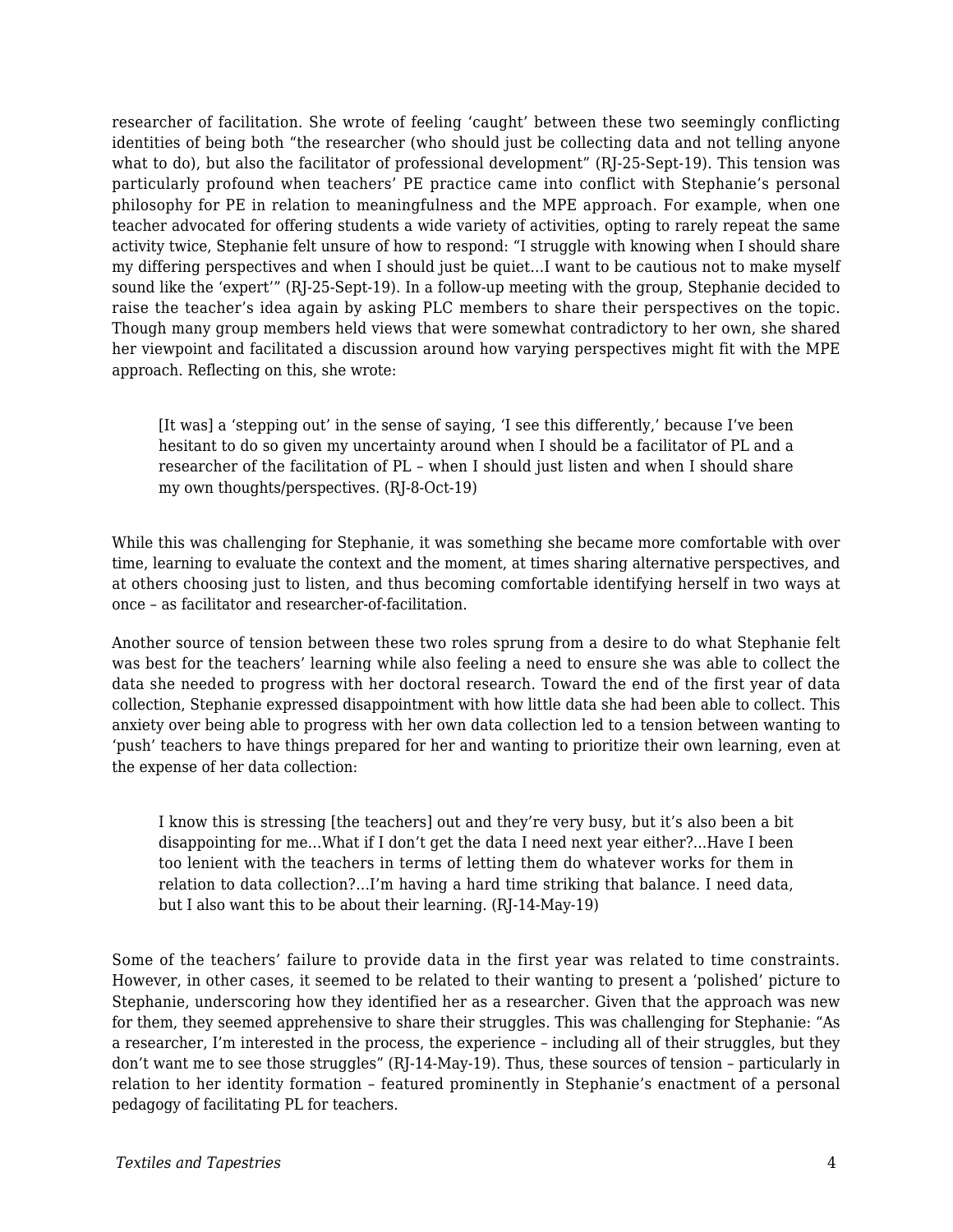#### *Aligning a Personal Pedagogical Philosophy with Practice*

Stephanie came to the study with theoretical understandings of what might make for effective PL experiences for teachers based on current literature. In particular, she was interested in using a PLC that would support teachers with ongoing, continuous PL through a social constructivist lens, positioning herself as a learner – a fellow member of the PLC – as opposed to an external 'expert' (Parker et al., 2012). However, she found that aligning practices with her philosophy for PL was easier planned-for than done.

Before initiating the PLC, Stephanie began to discuss her ideas with a group of teachers who were her peers in a graduate course. She was shocked to hear descriptions of teachers' viewpoints, which were largely negative. In many cases, the 'PLCs' they described were grossly disconnected from the type of community advocated for in the literature. Instead, they seemed to take the form of 'one-off workshops rebranded as a PLC' (RJ-22-Feb-19). In addition, many of these teachers expressed the notion that researchers tended to ignore teachers' experience and expertise when conducting research in schools. This led Stephanie to consider how she was setting up her own study:

This really has me thinking about how important it is to actually listen to teachers. You hear [this] and you read that, but actually doing it is an entirely different thing. I think the fact that I'm currently teaching while also coming at this from the perspective of researcher gives me a sort of a unique position/perspective (compared to many academics). I really want to listen to the teachers and be sensitive to what does/doesn't work for them. (RJ-6-Feb-19)

Early in the study, Stephanie's noble intentions seemed fairly easy to maintain. She wrote:

I am determined to resist [the] notion [that teachers are not experts in teaching], and I really don't find it difficult to do so. I believe these teachers have so much to offer, and although they have their preferences and ideas about teaching, they are also quite open to testing some boundaries and trying new things. (21-Mar-19)

However, as the study progressed, she began to feel less confident in her ability to hold to her social constructivist perspective. For instance, while she worked hard to create a shared, social learning space without hierarchy and to position herself as a facilitator rather than transmitter of knowledge, there were instances when this left her struggling to release 'control'. This became particularly apparent to Stephanie when, early in the second year of data collection, the teachers were asked by a school district leader to share the approach with colleagues; a task Stephanie felt these new participants, who had yet to use the approach in their classrooms, were unprepared for. She wrote of this experience:

I'm still struggling a bit with 'releasing' this (as if I own it ) because I want it to be presented in a way that is true to all of the work we have invested into it, all of the research that has gone into it, etc. I'm also well aware that this is probably a matter of control for me to an extent, and I need to let it go. I need to stop feeling protective of it. (8-Oct-19)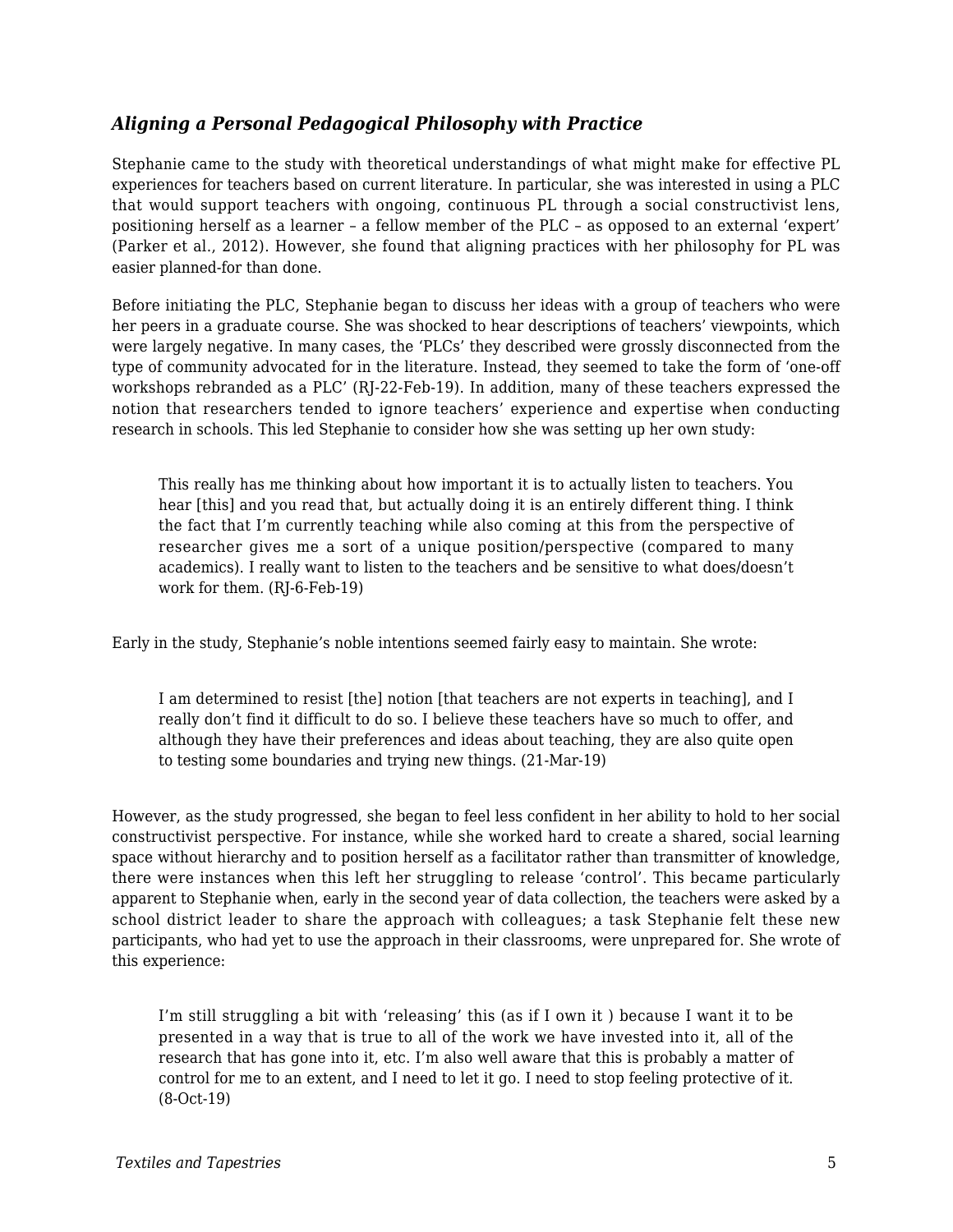In spite of acknowledging this 'need' and giving teachers the space to work through this process on their own, Stephanie found it challenging to strike a balance between offering teachers support in learning to use the approach and pushing them to do things her way. While she was cautious not to position herself as the expert, she was also aware that the teachers needed guidance in learning to use an approach with which they were unfamiliar. At times, she struggled with this, wondering, for example, "Am I being arrogant? Positioning myself as the expert in spite of telling the teachers that I view them as experts? I feel like I view myself as an 'expert' – to an extent – on meaningfulness and them as experts in their own classrooms" (RJ-4-Sept-19). These moments of tension in her reflection left her "aware that [she was] bordering on compromising [her] overtly constructivist approach to facilitating learning experiences for the teachers" (RJ-4-Sept-19), yet she found this difficult to manage at times.

This was compounded by a perception that teachers sometimes also expected a more direct approach to facilitation. For example, when Stephanie interviewed participants at the end of the first year, some of them suggested that when they were given too much leeway, things more easily fell by the wayside amongst other competing priorities. They felt the need to be "for lack of a better word, forced, to go meet other people" (Molly, Yr1-Interview) because, "it's very easy to prioritize other things when something's not being pushed" (Mia, Yr1-Interview). In addition to wanting more structure, there were times when teachers felt a need to ask 'permission' to do things in their classrooms that they perceived were slightly different to the things presented in their PL sessions. For instance, after one teacher asked if she could alter the terminology she was using with her students, Stephanie wrote:

I see why she was asking…but it's interesting to me that she felt like she needed our 'permission' to do this in her classroom. Maybe an example of the ways some of them seem to want a bit of a facilitator-directed experience though we're trying to make it very participant-centered. (19-Nov-19)

Further, while Stephanie anticipated that initiating and maintaining a PLC structure would not be easy, the challenges she faced were different than she expected. Given that many participants had existing relationships with one another, Stephanie found that there was already a sense of community that seemed to exist amongst most of the group. Early in the study she wrote favorably of this, suggesting: "I feel like we could not have asked for anything better in terms of the social dynamics of the group" (RJ-21-Mar-19). While this was a great starting point for the group, as the study progressed, Stephanie found that this pre-existing community felt difficult to penetrate, perceiving herself at times as an 'outsider', a view manifested by her dual role as facilitator and researcher. For example, when participants struggled with implementing the approach in their classrooms, they tended to turn to other teachers for support in spite of Stephanie continually making attempts to support them. Reflecting on one such instance, Stephanie wrote:

It's interesting because it confirms what I already knew – that the teachers are functioning within this professional learning community that they already had established, and I am an outsider. I'm not saying if that's a good thing or a bad thing at this point, but it's quite apparent. (RJ-14-May-19)

While this was not how Stephanie envisioned the PLC structure taking shape, she came to see it as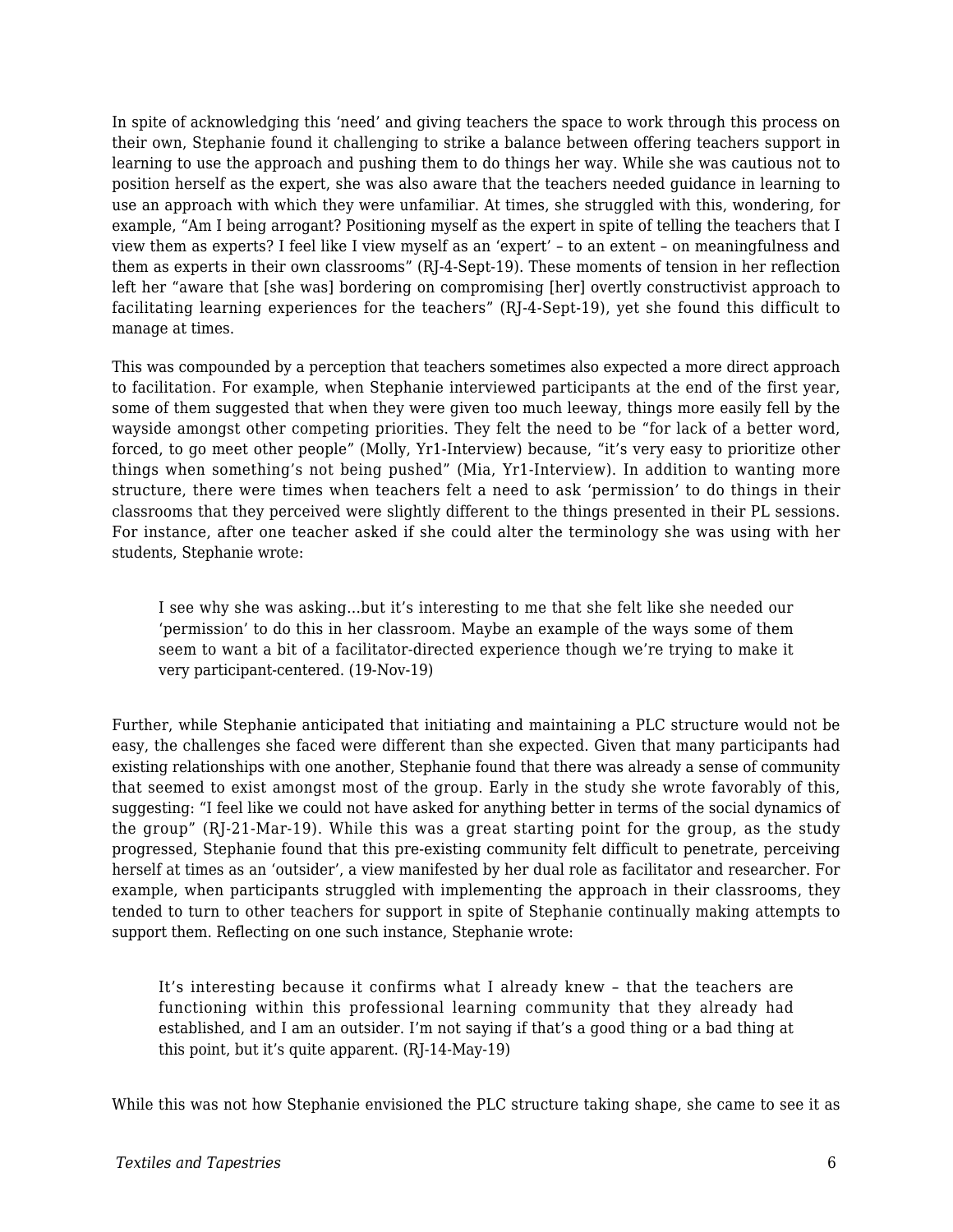valuable, acknowledging that fostering an environment where teachers could lean upon one another was more likely to be sustainable beyond the completion of the study. Within this PLC structure, Stephanie wrote frequently of feeling the need to build trust with teacher participants. For instance, following one meeting we had lunch with the teachers, who repeatedly expressed feeling guilty that we were taking them for lunch and not discussing anything related to the project. However, Stephanie felt it was an appropriate use of time in that "it was extremely valuable in helping us to connect with them and build trust" (RJ-28-Jun-19).

Having built this trust with teachers in year one, Stephanie was disappointed when only three of the original five teachers could continue into the next year of the study. She felt the need to begin this trust-building process again with the new participants. After conducting a set of first interviews, Stephanie wrote:

As I was leaving today, I was thinking, 'I don't feel like I connect as well with this new group of teachers as I did with the group last year.' Yet, upon further reflection I began to recall that I worked hard in the beginning with the last group to break down barriers to their feeling comfortable with the interview process and things like that. (RJ-24- Sept-19)

In spite of the challenges Stephanie felt she faced, teacher data were overwhelmingly supportive of the PLC -- its structure and the experiences it provided -- as most effective for their learning. Stephanie felt that the key resource required for fostering a PLC was an abundance of time – time to bring participants together repeatedly and build a sense of community and trust. In addition to time being a key factor for participants, the challenges Stephanie faced in aligning her philosophy of PL with her practice in implementation further emphasized the importance of the longitudinal design of the study, as she seemed to grow more comfortable in her role over an extended period of time.

## **Conclusion**

Although the two themes of identifying as a facilitator of PL and aligning personal philosophy with practice capture distinct ways of looking at some of the dynamics and experiences faced by Stephanie as she facilitated the PLC, there is a common thread that connects them. Specifically, the presence of tensions – feelings of internal turmoil (Berry, 2007) is readily apparent in our interpretation of the data as Stephanie enacted her personal pedagogy of PL facilitation. For instance, in coming to identify as a facilitator and as a researcher of facilitation, there was a tension in how Stephanie could occupy these two spaces at the same time. This was also evident in how Stephanie tried to reconcile her personal philosophy with the philosophies brought by the teachers to their PLC and research experience. For Stephanie, coming to terms with these tensions – and learning to live with them rather than overcome them was a crucial part of her personal pedagogy of PL facilitation. That is, she recognized that both roles were crucial, and, in this context, it was impossible to exist as one without the other. Thus, she was identifying in multiple ways simultaneously (Stryker & Burke, 2000). We suggest Stephanie's struggle with these tensions in negotiating multiple identities reflects her position as a living contradiction – experiencing holding particular values, in this case in relation to teachers' PL, while also negating those values (Whitehead, 1989).

In conclusion, this research has the potential to make a significant contribution to the literature on the facilitation of teachers' PL. While previous research has shown a PLC approach to offer an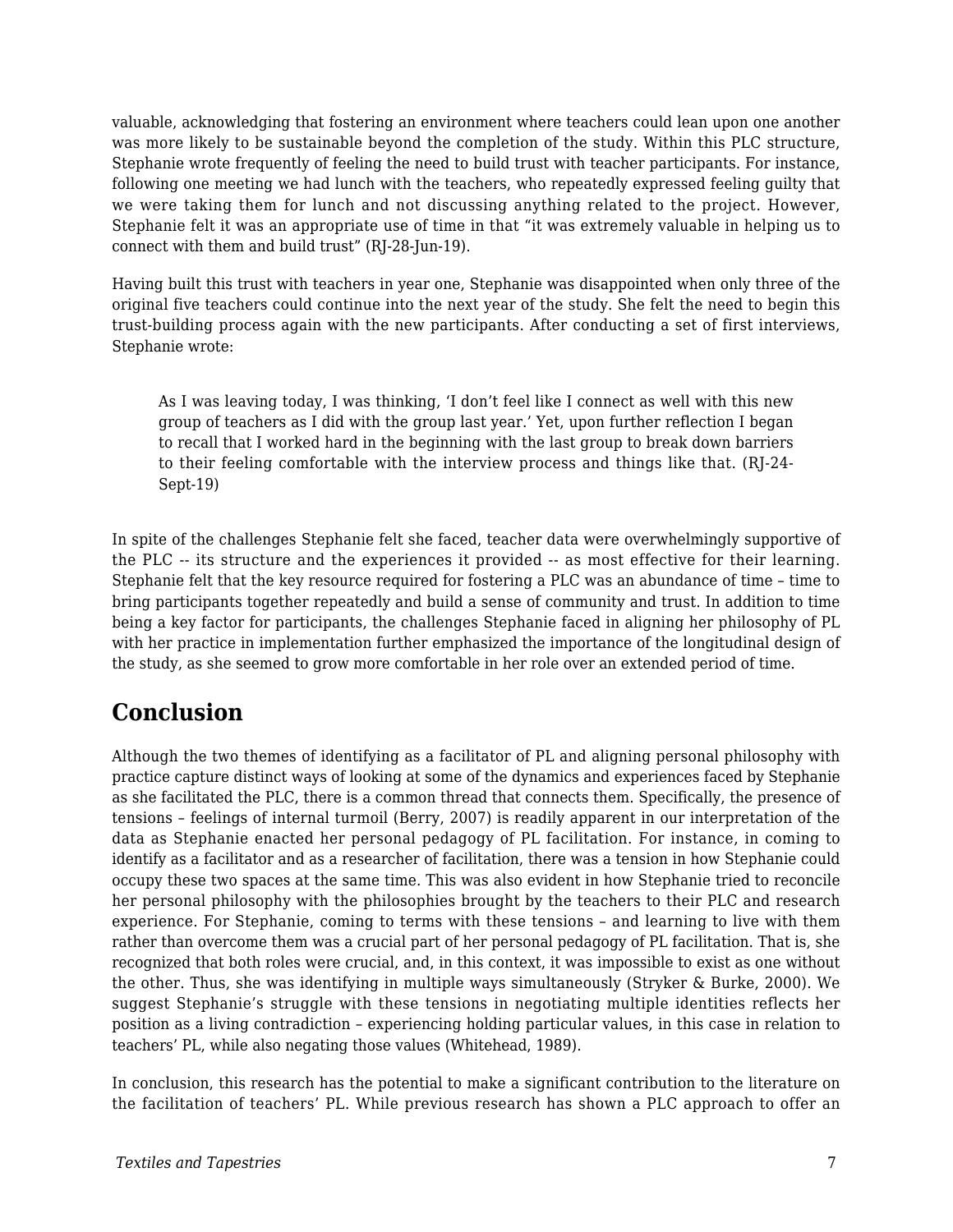effective format for PE teachers' professional learning (e.g. Tannehill & MacPhail, 2017; Oliver et al., 2017), the current study offers insight from the vantage point of the facilitator of such experiences. In particular, it is clear there are important personal and professional tensions to be managed by the facilitator, particularly in relation to the internal and external processes of identification, in this type of practice (Jenkins, 2008). Self-study offered a useful and appropriate methodological approach to consider the work of a teacher educator in a context outside of pre-service teacher education; that of supporting teachers in their ongoing professional learning. Further examples by other facilitators may offer clearer and/or more diverse pictures of pedagogies of facilitation to develop deeper understanding for the field of teacher education.

There is clearly much to be learned about understanding the complex work of the self-in-practice in facilitating teachers' professional learning.

### **References**

Beni, S., Fletcher, T., & Ní Chróinín, D. (2017). Meaningful experiences in physical education and youth sport: A review of the literature. *Quest, 69*(3), 291-312.

Beijaard, D., Meijer, P., & Verloop, N. (2004). Reconsidering research on teachers' professional identity. *Teaching and Teacher Education, 20,* 107–128.

Berry, A. (2007). *Tensions in teaching about teaching: Understanding practice as a teacher educator*. Dordrecht, The Netherlands: Springer.

Braun, V., & Clarke, V. (2006). Using thematic analysis in psychology. *Qualitative Research in Psychology, 3*(2), 77-101.

Cooley, C. H. (1902/1964). *Human nature and the social order.* Schocken Books.

Craig, C. J. (2009). Trustworthiness in self-study research. In C. Lassonde, S. Galman, & C. Kosnik (Eds.). *Self-study research methodologies for teacher educators* (pp. 21-34). Rotterdam, The Netherlands: Brill Sense.

Giddens, A. (1991). *Modernity and self-identity.* Stanford, CA: Stanford University Press. Goffman, E. (1959). *The presentation of self in everyday life.* Anchor Books.

Goffman, E. (1959). *The presentation of self in everyday life.* Anchor Books.

Goodyear, V. A. & Casey, A. (2015). Innovation with change: Developing a community of practice to help teachers move beyond the 'honeymoon' of pedagogical renovation. *Physical Education and Sport Pedagogy, 20*(2), 186-203.

Hamilton, M. (2019). Teachers and teacher educators researching their practice: A dually- purposed self-study. *The New Educator, 15*(3), 187-207.

Jenkins, R. (2008). *Social identity.* 3rd ed. London, UK: Routledge.

Kitchen, J., Ciuffetelli Parker, D., & Gallagher, T. (2008). Authentic conversation as faculty development: Establishing a self-study group in a faculty of education. *Studying Teacher Education: Journal of Self-Study of Teacher Education Practices, 4*(2), 157–171.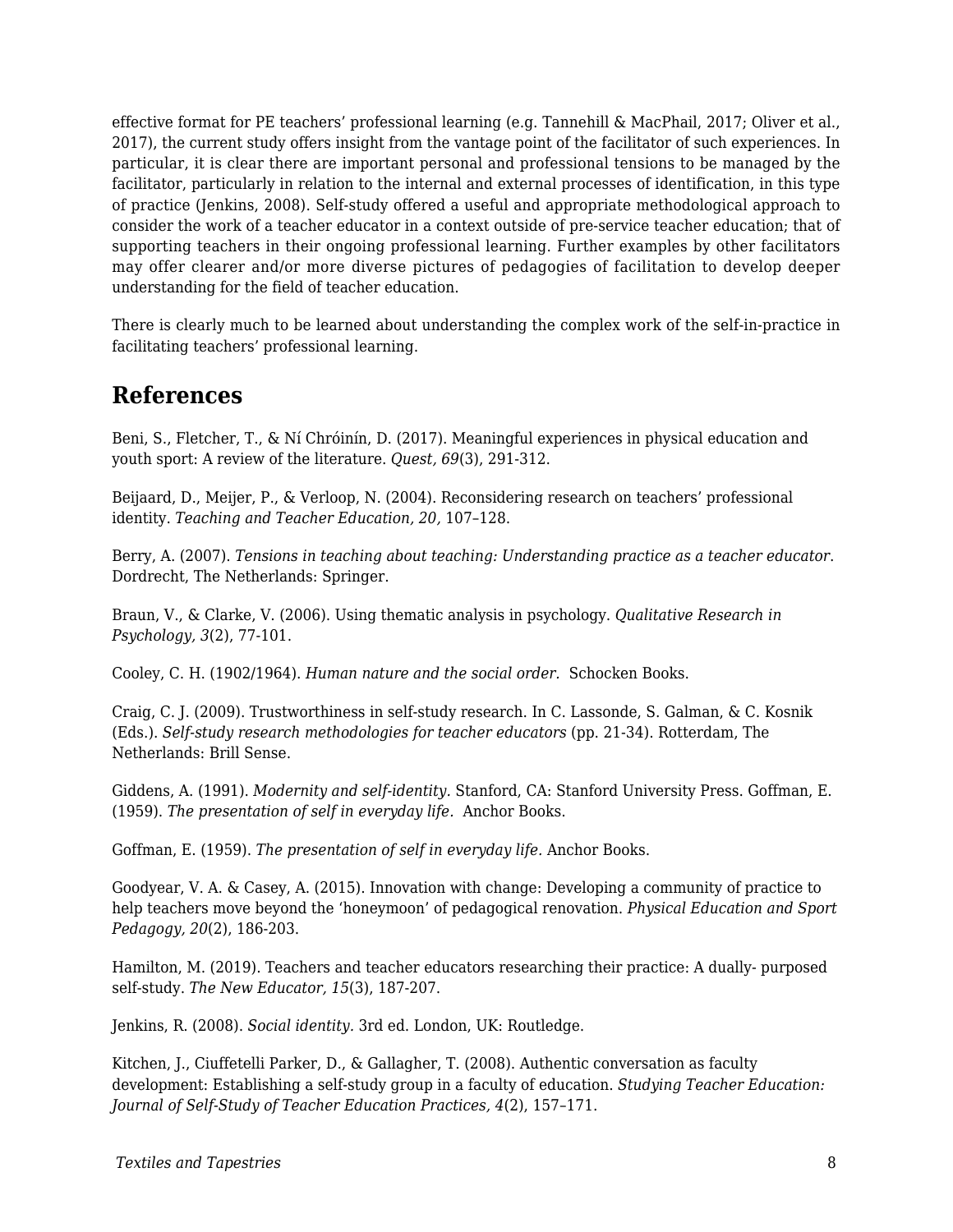LaBoskey, V. K. (2004) *The Methodology of Self-Study and its Theoretical Underpinnings.* International handbook of self-study of teaching and teacher education practices (pp. 817- 869), Netherlands: Springer.

Mead, G. H. (1934). Mind, self, & society: From the standpoint of a social behaviors. University of Chicago Press.

Oliver, K. L., Luguetti, C., Aranda, R., Nuñez Enriquez, O., & Rodriguez, A. (2017). 'Where do I go from here?': Learning to become activist teachers through a community of practice. *Physical Education & Sport Pedagogy*, *23*(2), 150–165. https://doi.org/10.1080/17408989.2017.1350263

Parker, M., Patton, K., & Tannehill, D. (2012). Mapping the landscape of communities of practice as professional development in Irish physical education. *Irish Educational Studies*, *31*(3), 311–327.

Peeters, A., & Robinson, V. (2015). A teacher educator learns how to learn from mistakes: Single and double-loop learning for facilitators of in-service teacher education. *Studying Teacher Education, 11*(3), 213-227.

Samaras, A. P. (2010). *Self-study teacher research: Improving your practice through collaborative inquiry*. CA: Sage.

Stryker, S. & Burke, P. J. (2000). The past, present, and future of an identity theory. *Social Psychology Quarterly, 63*(4): 284-297.

Tannehill, D., & MacPhail, A. (2017). Teacher empowerment through engagement in a learning community in Ireland: working across disadvantaged schools. *Professional Development in Education*, *43*(3), 334–352.

Vanassche, E., & Kelchtermans, G. (2016). Facilitating self-study of teacher education practices: Toward a pedagogy of teacher educator professional development. *Professional development in education, 42*(1), 100-122.

Vozzo, L. (2011). Shaping the professional identity of an educator through self-study. *Educational Action Research*, 19 (3), 313-326.

Whitehead, J. (1989). Creating a living educational theory from questions of the kind, 'How do I improve my practice?' *Cambridge Journal of Education, 19*(1), 41-52.